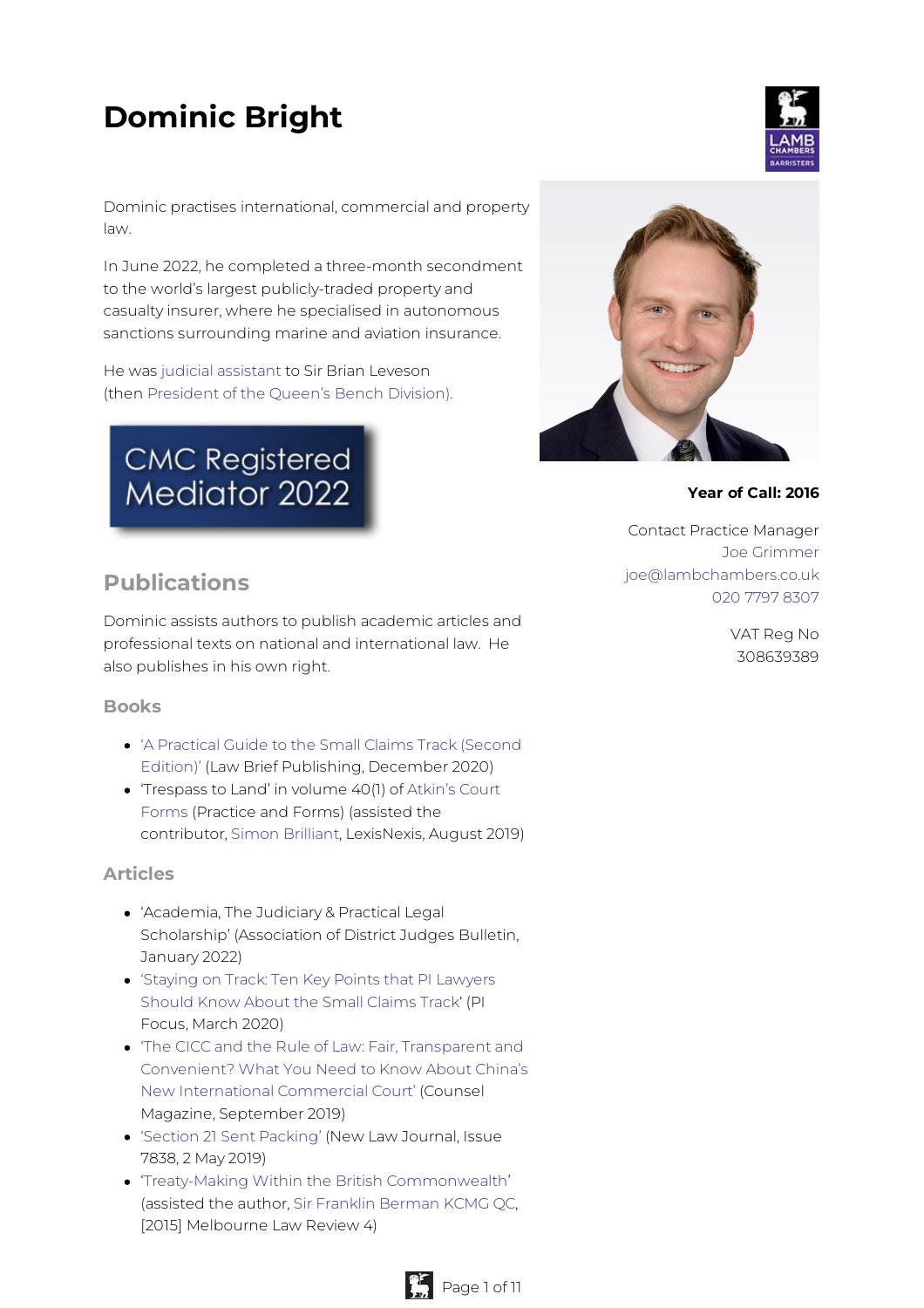## **Seminars / training**

Dominic accepts invitations to present seminars / training from professional clients. He also attends other professional events.

#### **Recent invitations**

- 'Small Claims Training' Seminar One, 8 September 2020 (admissions; interim payments; and remote final hearings); Seminar Two, 30 September 2020 (when, how and benefits of making an oral application for strike out and / or summary judgment; judicial intervention v entering the arena; and departure from fixed costs following a finding that a party has behaved unreasonably); and Seminar Three, 23 October 2020 (appearing against litigants in person)
- Training for a niche commercial and residential property law firm on forfeiture, trespass and assured shorthold tenancies (July 2020)
- 'Future of International Dispute Resolution' (discussant analysing the effects of the COVID-19 pandemic on international commercial contracts with the International Dispute Resolution Group, June 2020)
- 'Jurisdiction and Choice of Law Clauses in International Commercial Contracts' (seminar to City lawyers, November 2019)
- Defence barrister in a mock trial following a road traffic collision and claim for credit hire (training for a leading law firm of about 2,500 employees and an insurer with over 166,000 employees, July 2019)

#### **Recent events**

- ['International](https://www.chathamhouse.org/events/all/members-event/international-law-future-frontiers) Law in Future Frontiers' (Chatham House, May 2022)
- 'Mediation and [Negotiation](https://www.propertybar.org.uk/events/previous/mediation-and-negotiation-masterclass) Masterclass' (Property Bar Association, April 2022)
- ['Revisiting:](https://www.biicl.org/events/11589/revisiting-we-the-robots) We, the Robots' (British Institute of International and Comparative Law, March 2022)
- 'PBA [Annual](https://www.propertybar.org.uk/events/pba-annual-dinner-2021) Dinner 2021' (Globe Theatre, London, December 2021)
- 'PBA [Conference](https://www.propertybar.org.uk/events/pba-conference-2021---property-litigation-in-a-world-of-change) 2021 Property Litigation in a World of Change' (November 2021)
- 'Civil Mediation Council Annual [Conference](https://civilmediation.org/cmc-conference/) 2021' (Remote, November 2021)
- 'Junior PBA Webinar [Dilapidations](https://www.propertybar.org.uk/events/previous/junior-pba-webinar---dilapidations-and-disrepair) and Disrepair' (Remote, July 2021)
- 'Civil Mediation Council Annual [Conference](https://civilmediation.org/latest-news/cmc-conference-2020-mediation-moving-forward/) 2020' (Remote, November 2020)
- 'Short Course: Public [International](https://www.biicl.org/events/11331/short-course-public-international-law-in-practice) Law in Practice' (British Institute of International and Comparative Law, September 2020)

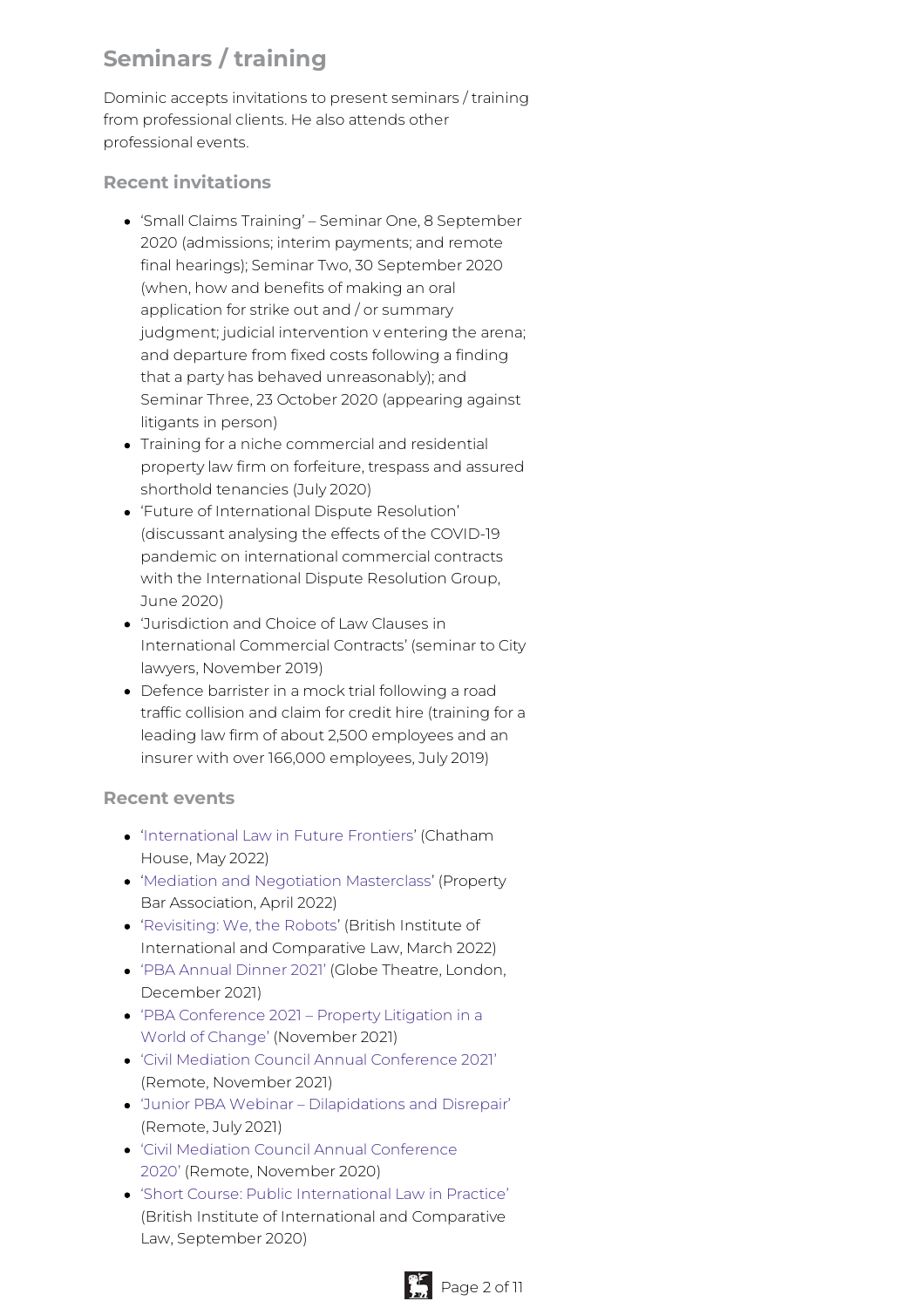- 'Short [Course:](https://www.biicl.org/events/11337/short-course-law-of-the-sea) Law of the Sea' (British Institute of International and Comparative Law, September 2020)
- ['Collaborative](https://www.biicl.org/event/11403) Resolution of Disputes and COVID-19' (British Institute of International and Comparative Law, June 2020)
- 'Meeting in a [Post-pandemic](https://us02web.zoom.us/webinar/register/WN_BoSFDMngSjqRpoCUPYv8Qg?_x_zm_rtaid=szIECI0uSEOGtsOywVAiYA.1594981006146.19cc3f649d31a012250b84efd5b0efb9&_x_zm_rhtaid=872) World' (Civil Mediation Council, June 2020)
- 'Virtual Justice in France, UK and US: Status and [Challenges](https://www.biicl.org/event/11400) of Remote Hearings and Trials' (British Institute of International and Comparative Law, June 2020
- 'Artificial Intelligence: The Future of Regulation A Conversation with Lord [Clement-Jones'](https://www.biicl.org/event/11386) (British Institute of International and Comparative Law, June 2020)
- 'Force Majeure and Hardship in Commercial Contracts: Cross-border and Comparative [Perspectives'](https://www.biicl.org/event/11372) (British Institute of International and Comparative Law, April 2020)
- 'COVID-19 and [International](https://www.biicl.org/event/11373) Law: What Went Wrong and What Can We Learn From It?' (British Institute of International and Comparative Law, April 2020)
- ['National](https://www.middletemple.org.uk/civicrm/event/info?reset=1&id=40275) Security and the Law in the 2020s' (Middle Temple, February 2020)
- 'Climate Change Litigation: Comparative and International [Perspectives'](https://www.biicl.org/events/11335/climate-change-litigation-comparative-and-international-perspectives) (British Institute of International and Comparative Law, January 2020)
- 'Civil Mediation Council Annual [Conference](https://civilmediation.org/product/cmc-annual-conference-2019/) 2019' (Hallam Conference Centre, November 2019)
- 'Property Bar Association Conference 2018: Fraud and Equity in Practice' (The [Honourable](https://www.propertybar.org.uk/events/previous/pba-conference-2018) Society of Gray's Inn, 27 November 2018)

## **Further information**

Dominic holds two postgraduate qualifications, is an active member of various domestic and international professional associations, and enjoys gardening, travelling and learning about geopolitics when time permits.

#### **Qualifications**

- Master of Laws (LL.M) in Professional Legal Practice (incorporating the BPTC), BPP University Law School, London Holborn, awarded Distinction
- Master of Laws (LL.M), King's College London, School of Law, awarded Distinction
- Law (LL.B Hons) with European Legal Studies, King's College London, School of Law (incorporating an Erasmus exchange at Uppsala University, Sweden)

#### **Memberships**

British Institute of [International](https://www.biicl.org/aboutus) and Comparative Law

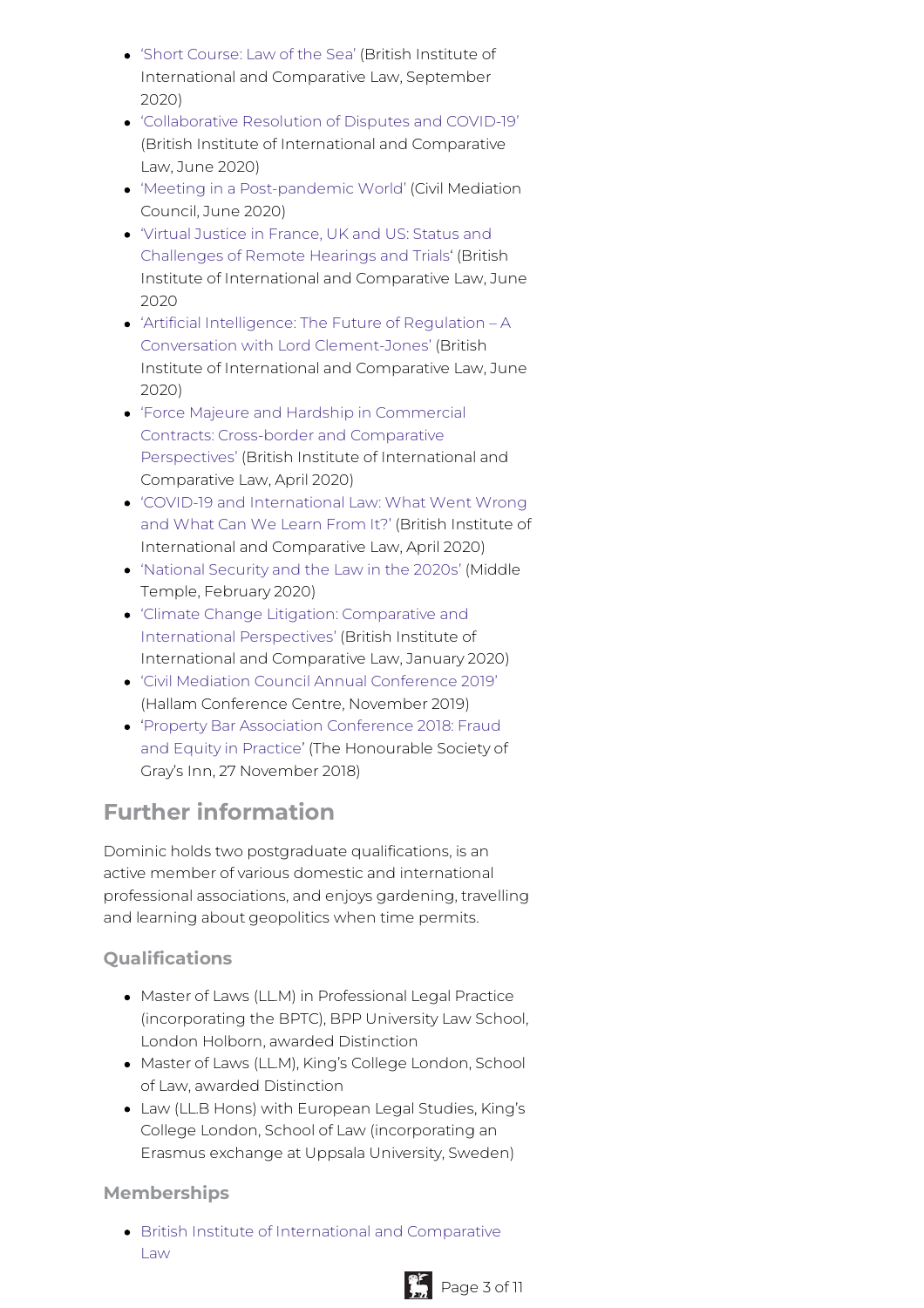- Chatham House, the Royal Institute of [International](https://www.chathamhouse.org/about) Affairs
- Civil [Mediation](https://civilmediation.org/results/?mediator_name=bright&expertise=&town=) Council
- [Commercial](https://www.combar.com/about-us/member-set-search-directory/combar-member-list/?membersearch=Dominic+Bright) Bar Association
- Property Bar [Association](https://www.propertybar.org.uk/member-directory/bright-dominic)
- Technology and [Construction](https://tecbar.org/about/member-directory/?letter=B) Bar Association

#### **Interests**

- Training "Merlin" the German Shepherd, playing the VAD 706 [V-Drums](https://www.roland.com/uk/products/vad706/) Acoustic Design, and horse-riding
- Conserving a Sixteenth-Century, Grade II listed property of special architectural and historic interest, as a member of The Listed [Property](https://www.lpoc.co.uk/) Owners' Club
- National, regional and global threats, challenges and opportunities including the changing nature of geopolitics in relation to sustainable growth, prevention of conflict, and development of the rule of law

#### **Property**

Dominic's commercial and residential property practice includes possession, disrepair and dilapidations, breach of covenant / forfeiture, and management and service disputes. He regularly represents private landlords, housing associations, and local authorities.

Dominic wrote a leading article in the New Law Journal on the repeal of ["no-fault"](https://www.newlawjournal.co.uk/content/section-21-sent-packing) evictions: 'Section 21 Sent Packing'. He also assisted Simon Brilliant to update ['Trespass](https://www.lexisnexis.co.uk/products/atkins-court-forms.html) to Land' in volume 40(1) of Atkin's Court Forms (Practice and Forms).

Dominic is an Associate Member of the Property Bar [Association.](https://www.propertybar.org.uk/member-directory/bright-dominic)

### **Recent instructions**

- S & Anor v K & Three Ors successfully made submissions, so that the claim was allowed with about £350 interest, the counterclaim was dismissed, and the defendants were ordered to pay about £10,000 to the claimants in costs. Email from professional client, dated 13 April 2022: 'Thanks for your call Dominic. I am still in shock. I blame brilliant advocacy.' Email from lay client, dated 14 April 2022: 'I just wanted to let you know how grateful my wife and I [are] for Dominic handling our case against our previous tenants ( … ). Dominic has been an inspiration whilst the case seemed to take different turns and his measured /persisten[t] performance in Court certainly assisted the very positive result today. He is <sup>a</sup> real asset that you should look after. Please pass on our gratitude and thanks.'
- $\cdot$  P v K & Anor successfully made submissions, so

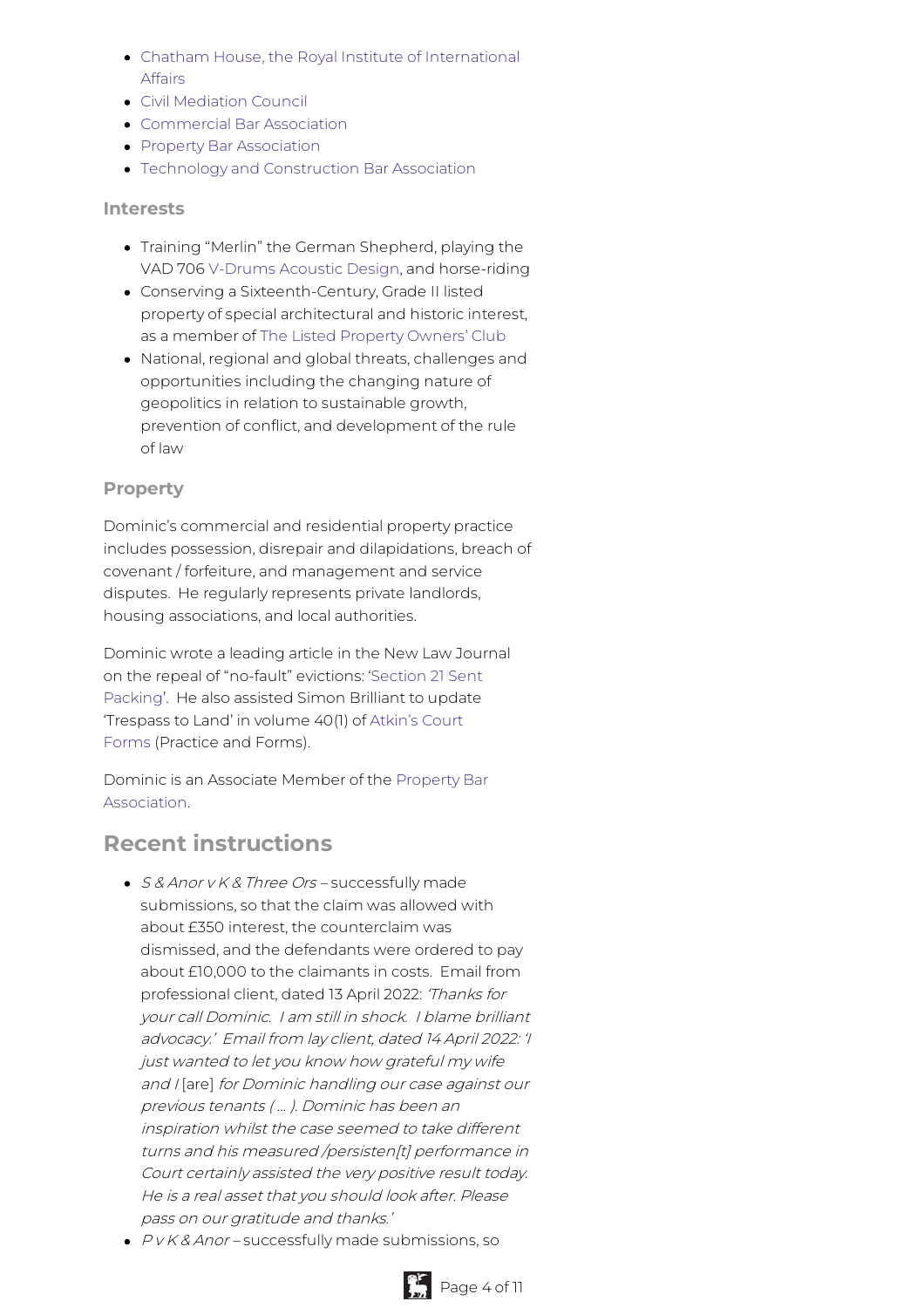that possession and costs were awarded under the accelerated procedure for possession. Email from professional client, dated 8 March 2022: 'I am pleased to note that possession was obtained and the client is very happy with the outcome of the hearing. Thank you for your assistance'.

- $\bullet$   $RVM$  successfully made submissions, so that a conditional possession order, money judgment for about £6,100, and costs were awarded. Email from professional client, dated 3 March 2022: 'Just gone through your emails, thank you so much for your sterling work yesterday and the very thorough attendance notes'.
- $\bullet$  R v G & Two Ors successfully made submissions, so that possession, a money judgment, use and occupation charges and costs were awarded (2 March 2022).
- $\bullet$   $R$  v O successfully made submissions, so that an unless order was made, directing that unless a defence was received within about three weeks the defendant would be debarred from defending the claim, and costs in the case were granted (2 March 2022).
- $\bullet$   $R$  v N successfully made submissions, so that possession and costs of about £600 was awarded (2 March 2022).
- S v Persons Unknown successfully applied for a possession order against "persons unknown" (February 2022).
- $MVB$  successfully made submissions, so that an injunction, penal notice and over £2,500 costs were awarded (February 2022).
- T& Anor v M successfully applied for possession, a money judgment for £10,000, use and occupation charges, costs, and permission to use the tenancy deposit in part-payment. Email from professional client, dated 9 February 2022: 'Many thanks for your comprehensive report and obtaining the order on the terms requested.'
- $\bullet$  N v K & Anor successfully applied for an injunction and costs as claimed (February 2022).
- $\bullet$   $PVH$  successfully applied for a warrant of restitution (in aid of a warrant of possession) and costs of the application. Email from professional client, dated 3 February 2022: 'Many thanks once again Dominic for your assistance and detailed note. It is greatly appreciated. We are pleased with the outcome. Thank you also for the authority provided. I'll definitely be in touch.'
- $\bullet$   $N$  v  $G$  successfully applied for possession, a money judgment for about £3,300, loss of use and occupation charges, and costs of over £1,000. Email from professional client, dated 2 February 2022: 'Fab result'.

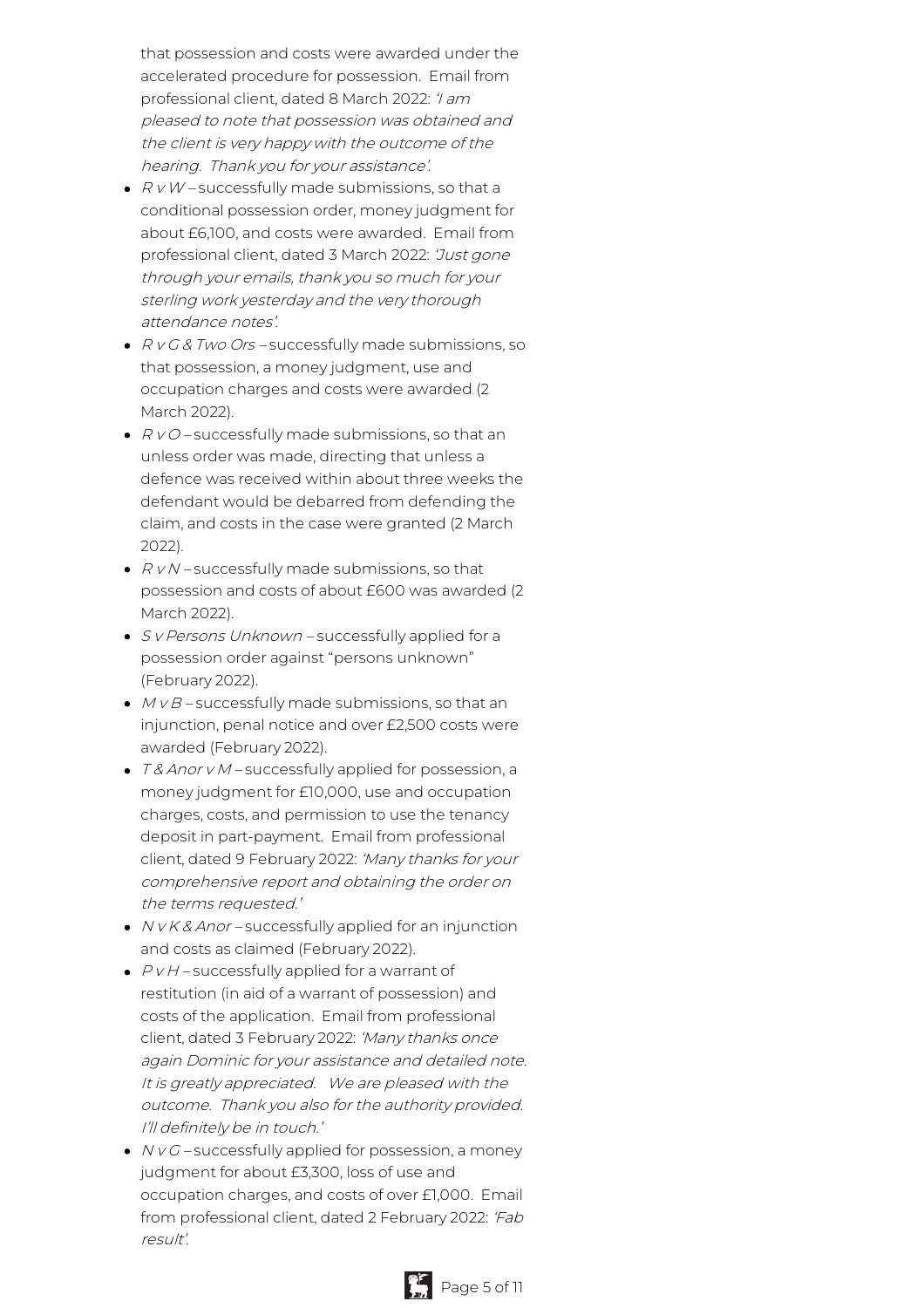- S & Anor v K & Three Ors successfully applied for judgment on the counterclaim to be set aside, and permission to rely on the Reply to the Defence and Defence to the Counterclaim and an expert report. Email from professional client, dated 31 January 2022: 'Thank you both for your excellent result and such <sup>a</sup> comprehensive attendance note. Mr [S] is very grateful and sends his thanks.'
- Advice in conference on an application to set aside default judgment in absence of a defence to the counterclaim, and an application to rely on expert evidence (January 2022).
- $\bullet$   $C$  v  $K$  successfully made submissions, so that possession, a money judgment for about £5,500, interest, use and occupation charges, over £1,500 in costs and permission to use the tenancy deposit in part-payment were awarded. Email from professional client, dated 21 January 2022: 'Many thanks for your attendance and comprehensive attendance note.'
- $\bullet$   $\mathcal{C}\vee\mathcal{C}$  successfully made submissions, so that possession, a money judgment for about £23,000, use and occupation charges, costs of £1,200 and permission to transfer to the High Court for enforcement were granted (January 2022).
- $M_V$ V successfully made submissions, so that an unless order was made directing that, unless a fully particularised defence was filed and served within 21 days, the defendant would be debarred from defending the claim for possession, and a money judgment and use and occupation charges would be awarded. Email from professional client, dated 13 January 2022: 'Thanks Dominic. My colleague and I are dealing with another possession hearing and undoubtedly will request your services in due course!'
- $\cdot$   $PVS$  successfully applied for possession forthwith, judgment for over £1,200, use and occupation charges, and costs on the basis that fixed costs did not apply. Email from professional client, dated 11 November 2021: 'Many thanks for your assistance on this and the attendance note. We are pleased with the outcome.'
- $\bullet$   $NVM$  successfully made submissions, so that permission was given to file and serve amended statements of case (with the correct tenancy agreement attached), and there was no order as to costs (November 2021).
- $\bullet$  A v W successfully applied for: possession; judgment for about £34,000; interest of over £650; use and occupation charges; use of the deposit of about £2,500 in part-payment; and costs as claimed of over £1,500. Email from professional client, dated 2 November 2021: 'Thank you for stepping in for this



P<sub>4</sub> Page 6 of 11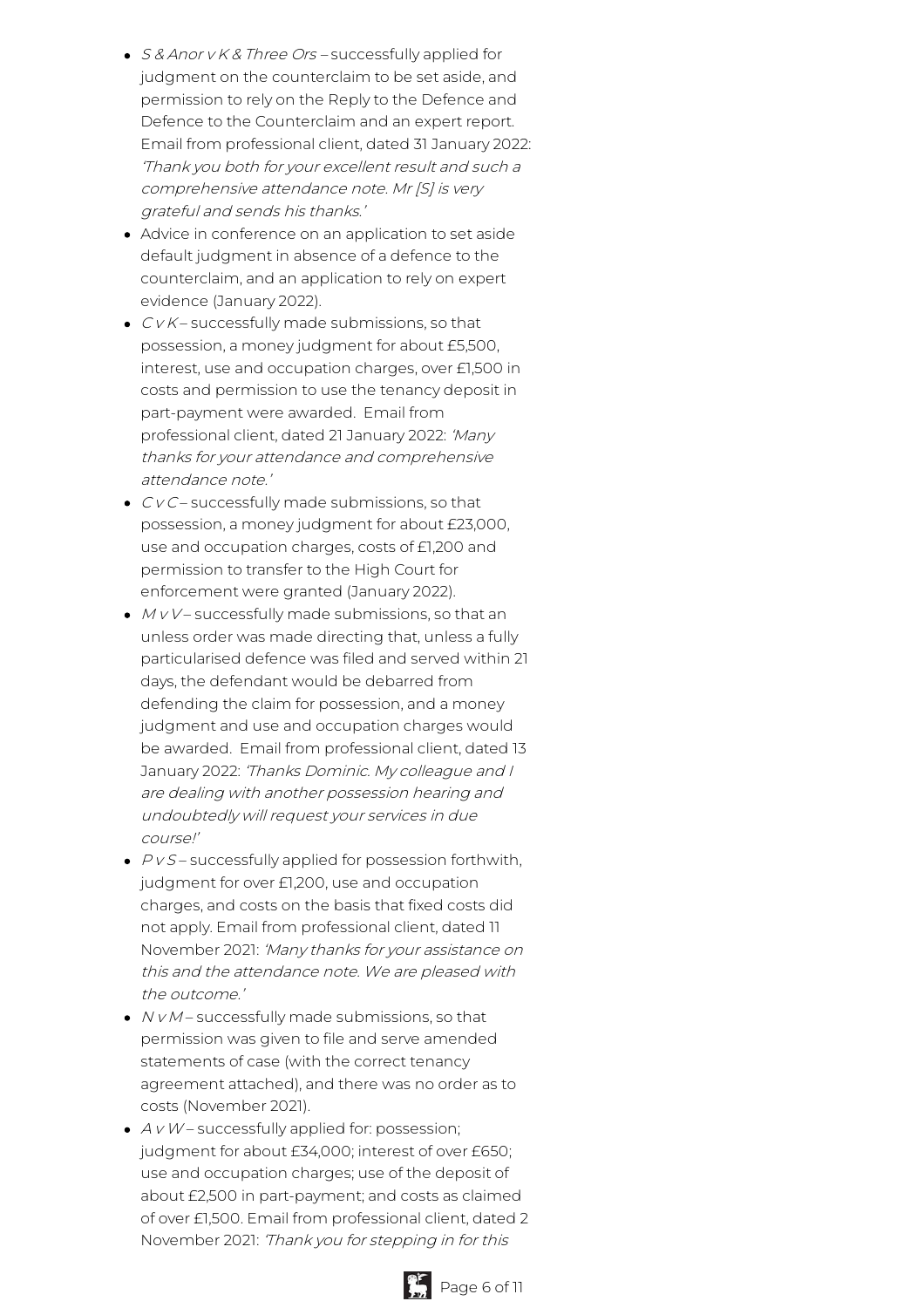matter. A good result.'

- $WV$  T successfully applied for possession and costs under the accelerated procedure for possession (November 2021).
- Advice in conference on filing a Reply to the Defence and prospects following an application for a new commercial tenancy. Email from professional client, dated 3 November 2021: 'Thank you for the comprehensive note.'
- $\bullet$   $NVA$  successfully applied for an injunction with a penal notice and costs as claimed. Email from professional client, dated 4 November 2021: 'Thank you. Much appreciated.'
- $\bullet$   $NvJ$  successfully applied for an injunction with a penal notice and costs as claimed (November 2021).
- $\cdot$  F & Anor v H successfully applied for an outright order for possession, arrears of over £30,000, about £500 interest, and costs of about £2,000 (August 2021).
- Claim form and particulars of claim for a new commercial tenancy (August 2021).
- Advice in conference on behalf of the owner of commercial property, where possible causes of action against the manager of the property included breach of contract and unjust enrichment (August 2021).
- $\bullet$  B v G & Two Ors successfully applied for an outright order for possession forthwith, arrears of about £4,000, and costs reserved against the first defendant (July 2021).
- $\bullet$  B v F & Two Ors successfully submitted that more than £10,750 should be awarded against the first defendant, about £13,000 against the second defendant, and that the latter pay the claimant's costs (July 2021).
- Advice in a potential claim of more than £75,000, where the issued include assignment, ownership of goods left behind, voluntary and involuntary bailees, and abandonment, and possible causes of action include conversion of goods, trespass to goods, negligence as far as it results in damage to goods or loss to or of an interest in goods, and unjust enrichment (July 2021).
- $\bullet$  A v M represented a bank seeking possession and a money judgment of more than £135,000 pursuant to alleged mortgage arrears (June 2018).
- $\bullet$   $CVQ$  successfully resisted an oral application for relief from sanctions, so that the defendant was debarred from defending the claim or bringing a counterclaim, submitted that the sum claimed with more than £620 interest should be awarded, and that the claimant had a contractual right to costs, so that costs of more than £4,300 was awarded (June 2021).

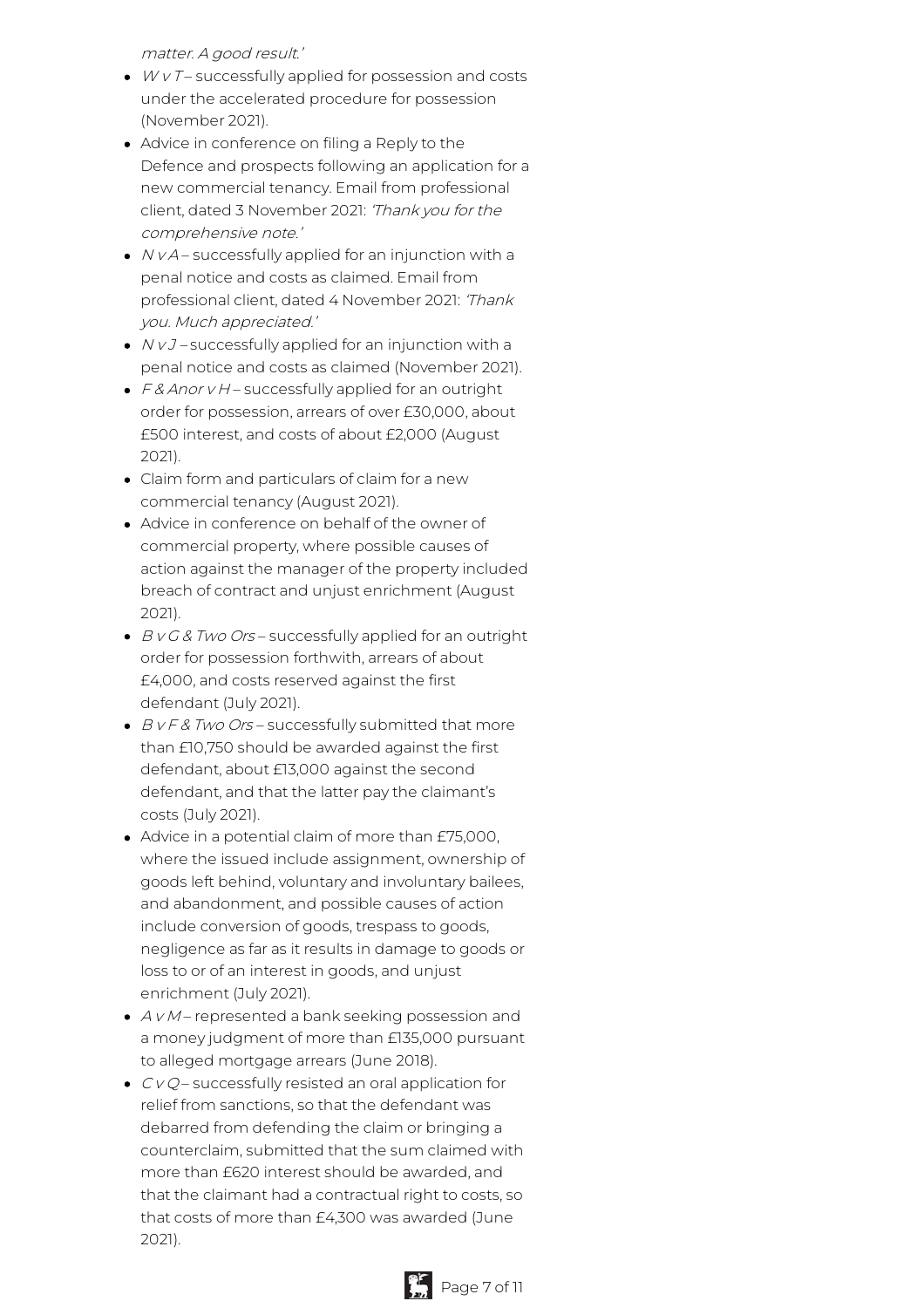- $\bullet$   $CVA$  successfully applied for outright possession forthwith, arrears of over £12,000, £150 interest, and costs of over £1,500.
- $\bullet$   $NVR-$  successfully applied for an injunction to inspect, service and carry out remedial works on the landlord's property, remaining in force for about a year with an attached penal notice, and costs as claimed (October 2020).
- Advised leaseholders renting out a property to tenants on: prospects of successfully defending a claim for service charges, internal and external building costs; whether the incoming leaseholder is responsible for the unrecovered service charge of the outgoing leaseholder; how to challenge the service charge on the basis of reasonableness; and whether the landlord has a contractual right to costs on the indemnity basis (September 2020).
- Advised commercial tenant on prospects of successfully applying for relief from forfeiture, the impact of new legal protections for business tenants in the Coronavirus Act 2020, and the form and substance of a 'Reactivation Notice' requesting a hearing (September 2020).
- $M & A$ nor v L successfully applied for an acquisition order, enabling the claimant leaseholders to acquire the freehold title, on grounds including that their landlord could not be found, plus full costs of about £6,000 (following a successful application for relief from sanctions after the claim was struck out). Letter from professional client, dated 6 July 2020: 'I refer to the successful Order obtained by Counsel in respect of the above hearing and am most grateful to Counsel for the work undertaken by him … which clearly contributed to the successful outcome. I have heard from both clients and they are very pleased with the outcome.'
- $\bullet$  L v K successfully applied for an injunction to inspect, service and carry out remedial works on the landlord's property, remaining in force for 18 months with an attached penal notice, and costs of about £1,700 (April 2020).
- $\bullet$   $CVM$  successfully applied for possession on two discretionary grounds, judgment for arrears of about £6,000, daily occupation charges up to the date of possession, use of the tenancy deposit in partpayment, and full costs of about £1,000 (March 2020).
- $\bullet$  K v K successfully applied for possession on mandatory grounds, judgment for arrears of about £7,000, interest, daily occupation charges up to the date of possession, use of the tenancy deposit in part-payment, and permission to appeal on the issue of costs for two reasons, namely that there is a contractual right to costs in law pursuant to two



Page 8 of 11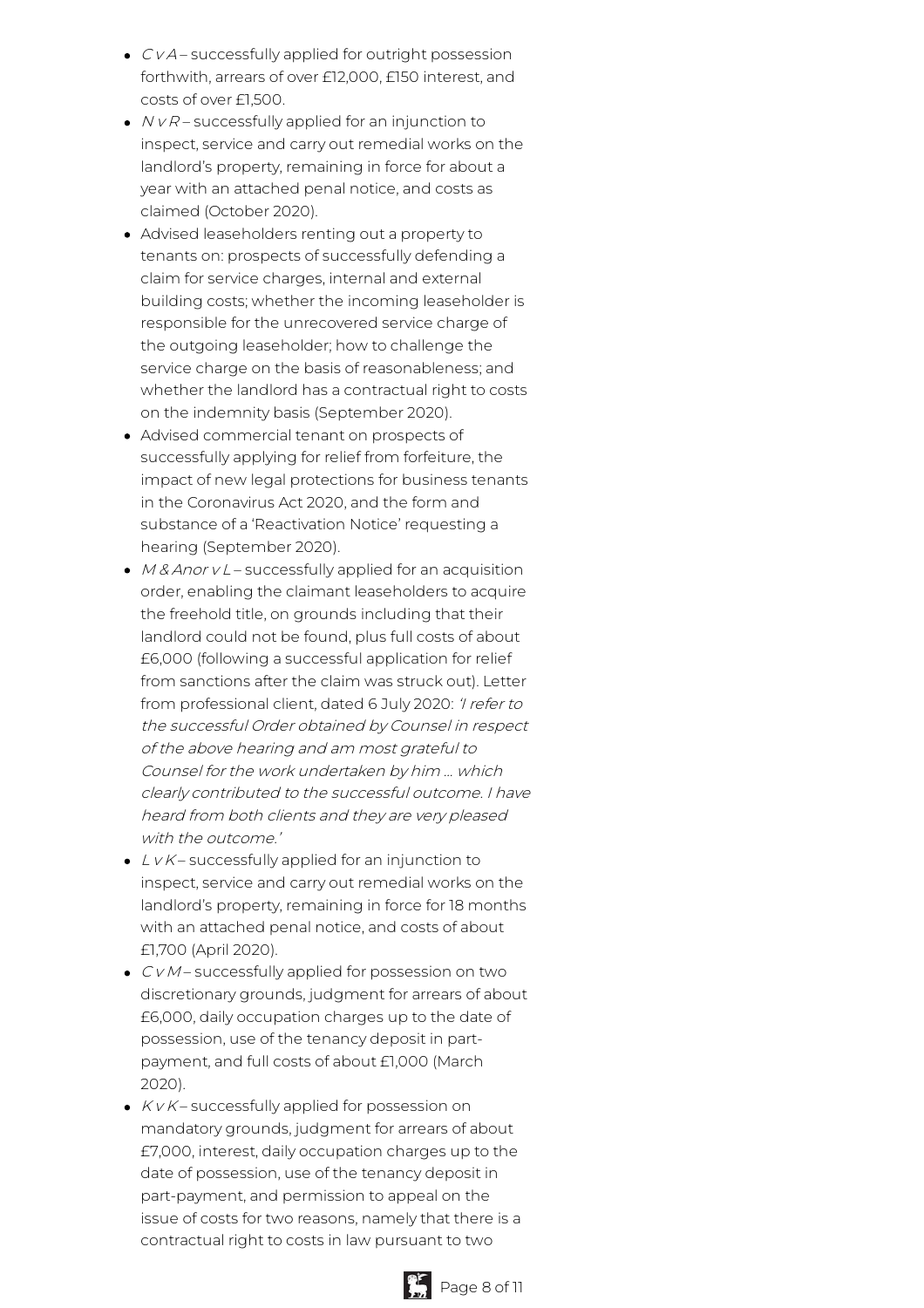judgments of the Court of Appeal, and that there was a contractual right to costs on the facts pursuant to the Assured Shorthold Tenancy Agreement (March 2020).

- $\bullet$  H v H successfully applied for possession and costs of over £1,000. Email from professional client, dated 22 January 2020: 'The client will be very happy.'
- $\bullet$  H v S & Three Ors successfully applied to dispense with service of a section 8 notice, and successfully secured an order for possession on the basis that there was a breach of the tenancy agreement, namely subletting via Airbnb, Expedia and booking.com, and successfully applied for costs of about £2,500 (December 2019).
- Advice following grant of an overriding lease on how to regain possession, claim rent in the sum of over £30,000, and costs paid to the landlord under the terms of an authorised guarantee agreement (November 2019).
- S v A & Anor successfully settled an appeal on the day of the appeal hearing, so that the defendants agreed to give the claimant possession forthwith (November 2019).
- G & Anor v F & Anor successfully applied for possession, and both defendants to pay costs of about £5,000 pursuant to a contractual agreement (November 2019).
- $\cdot$  H & Anor v F successfully applied for possession, a contractual rate of interest on outstanding rent arrears, and full costs on the basis of a contractual agreement (October 2019).
- $WVR$  successfully applied to strike out the defence and counterclaim, alleging disability discrimination, sex discrimination, harassment, breach of the right to quiet enjoyment, injury to feelings, psychological damage, aggravated health, and seeking awards for aggravated damages, exemplary damages, and restitutionary damages. The judge concluded in these terms: "Mr Bright's skeleton argument runs to over 13 pages, I read this earlier today. … For reasons which have been set out in Mr Bright's skeleton argument, I have concluded that there is no merit in the defence and no merit in the counterclaim." The claimant was awarded possession, and all of his costs in the sum of about £4,300. Email from lay client, dated 18 September 2019: 'Dominic Bright, performed <sup>a</sup> comprehensive and sterling defence at both Hearings and the, Judge, also commented how impressed he was with him.'
- $\bullet$  A v K & Anor successfully applied to set aside judgment in a commercial property case, and invited the court to include a recital in the order in the following terms: 'UPON noting that the



Page 9 of 11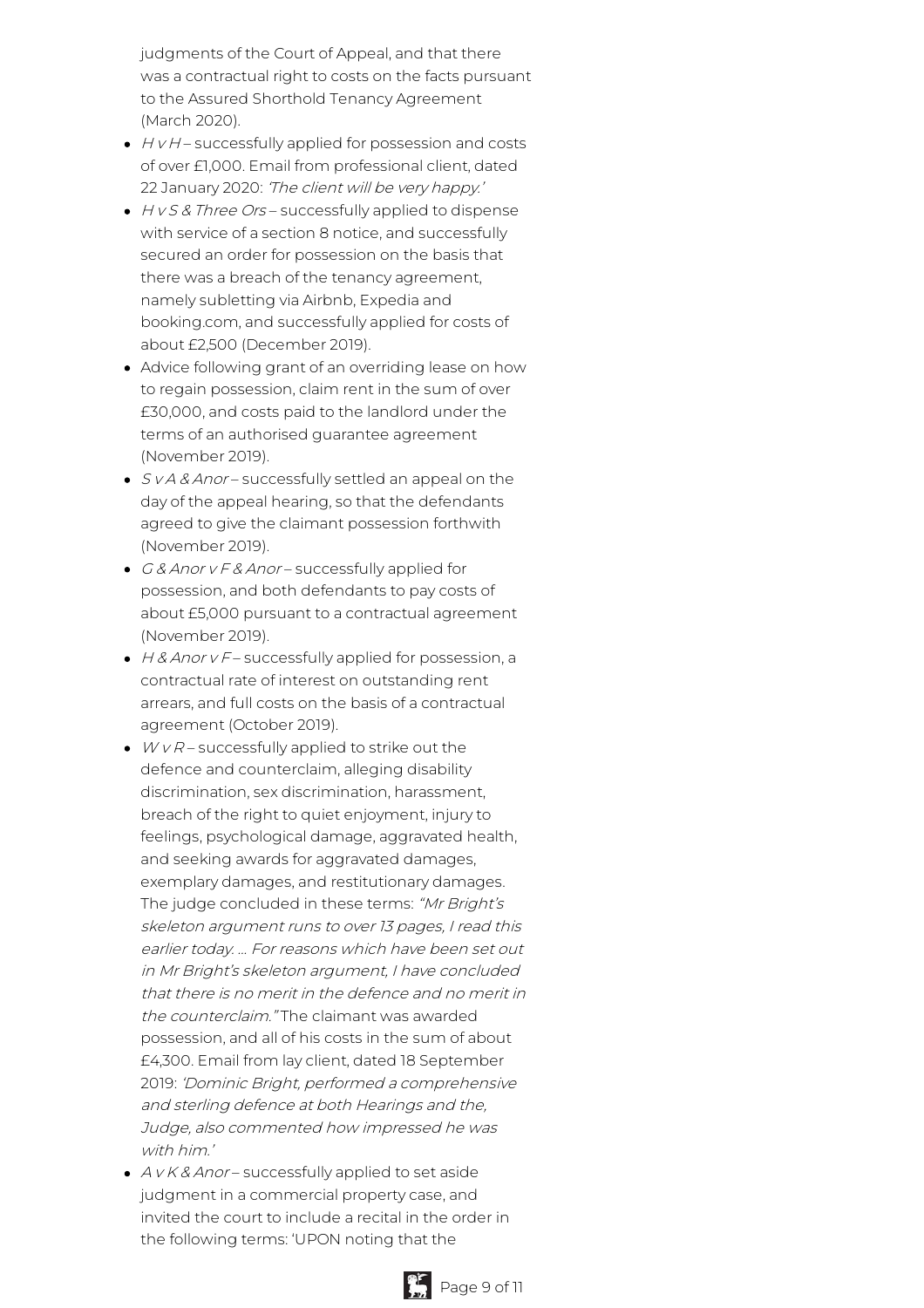application was necessary due to an administrative error of the court AND UPON noting that the defendants may write to the court, requesting the costs of the application' (September 2019).

- $\bullet$   $OVI$  successfully applied for possession on a discretionary ground (August 2019).
- $\bullet$   $P$ *vA & Anor* successfully applied for possession and costs, pursuant to a contractual agreement, of about £1,300. Email from professional client, dated 21 August 2019: 'Thank you for your call and the update. I am pleased with the outcome. Thank you once again for your assistance in this matter.'
- Advice following a tenant complaining of water damage, allegedly caused by a damaged pipe on her neighbour's property. Email from professional client, dated 15 August 2019: 'Thank you for your email of 11th August, attaching your comprehensive Opinion on merits in respect of the above matter. I am most grateful to you for the detailed nature of your Opinion and your very helpful advice, which will be of great assistance to my clients.'
- Advice, letters before claim, and particulars of claim for breach of contract or alternatively money had and received in the sum of £100,000 plus interest (February 2020).
- $\bullet$   $U$  v  $E$  successfully made an oral application on the day of trial for summary judgment in the sum of about £10,000. (January 2020).
- $\bullet$  H v O-B successfully applied for relief from sanctions, and that the claim be reinstated, despite findings of a serious and significant breach of a court order, for which there was no good reason, and that the application was not made promptly (November 2019).
- $S$  v F & Anor successfully made an oral application for judgment against both defendants for around £40,000, and costs of about £11,000 in a directions hearing (September 2019).
- $\bullet$   $EVM$  successfully facilitated settlement for a fivefigure sum, following nine-and-a-half-hour mediation, after proceedings were issued, alleging personal injury and disrepair to property (April 2019).
- Advice in a commercial property dispute, following alleged breach of contract for services to become the operator of a petrol filling station (February 2019).
- $\bullet$   $PV$  successfully applied for the defendant's costs on the indemnity basis, after relief from forfeiture was granted to the claimant (January 2019).
- $\bullet$   $GVM$  successfully secured permission to apply for relief from forfeiture out of time, file an amended defence, bring a counterclaim out of time, and order that the claimant disclose bank statements (January 2019).
- $\bullet$   $TV$  successfully applied for an injunction following